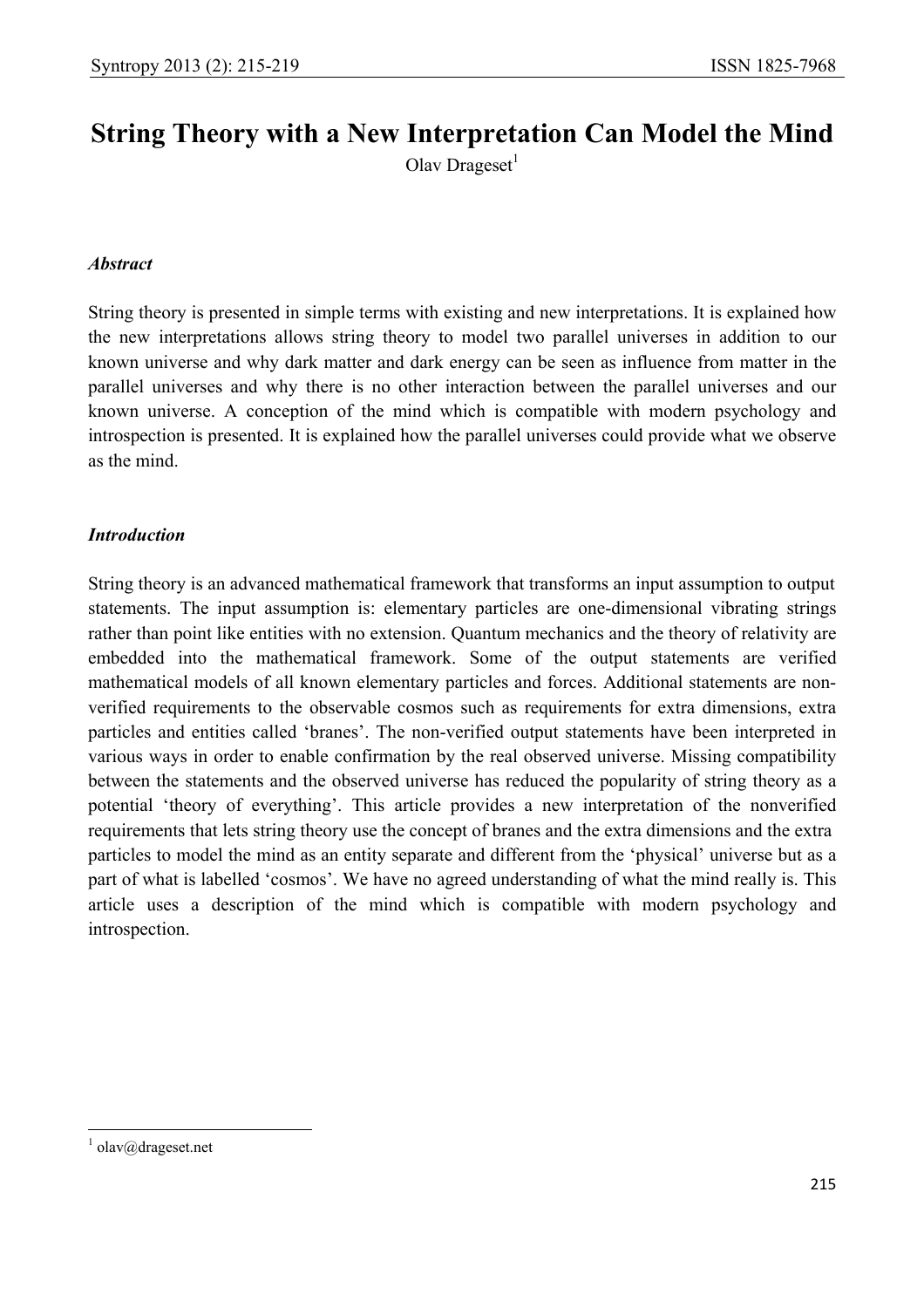#### *String theory*

Even if the mathematics of string theory is extremely complicated, the results of the calculations can be explained in simple terms for the general public [1] [2]. Strings can either be open such as a violin string or closed such as a necklace. The mathematical equations require the strings to vibrate in nine independent directions. We have only three independent directions (spatial dimensions) in our universe. The normal interpretation used to satisfy the requirement for the extra spatial dimensions is that the extra dimensions are curled up to such a small size that verification by measurements is not possible. The curling-up of dimensions can be done in extremely many different ways, each way giving a different string theory, creating a 'string theory landscape'. Such an interpretation is not maintained in this article.

Ends of open strings must hang on to something. This something is called a 'brane' which can be an entity having any number of dimensions up to ten. Our universe is suggested to be a three dimensional brane. The gravity force is modelled as a ring shaped string. It is not connected to any brane and can wander between different branes. This means that gravity can act between matter particles in different branes. All other known elementary particles and forces are modelled as open strings. Both ends of these strings are connected to our brane/universe, but they must vibrate into other dimensions which could be part of other branes. Different branes have different laws of physics since they do not have the same elementary particles that implement matter and force. We cannot measure electromagnetic radiation coming from matter in other branes. The electromagnetic force might also not exist in other branes. When physical objects bounce, it is the electromagnetic force that repels the objects. This means that matter from other branes will not interact or collide with physical matter, except for gravity that can attract matter in different branes to each other. [1] p388etc] The author's conclusion is that string theory is capable of modelling two extra parallel three-dimensional universes that can be all around us without us being able to measure the presence of their content by other means than by gravitational attraction.

Supersymmetry is incorporated to string theory and introduce a requirement for one and maybe two extra sets of particles that have not been discovered in real life. [3 p166] The author's conclusion is that these sets of particles could exist in two different parallel universes (branes) such as explained above. The spatial dimensions of the two parallel 'non-physical' universes can also be non-physical, i. e. distance in those universes must be measured by something that is different from metres or inches; which means that cosmos is a true 9-dimensional entity and the string theory's requirement for 9 spatial dimensions is satisfied. The extra dimensions do not need to be curled up and there is only one solution to the string theory landscape. The two extra parallel universes could model what we perceive as the mind, explained below.

In order to verify the conclusion with an experiment, we could see if the universe contains huge amounts of gravitating matter that do not interact with physical matter in other ways and do not emit electromagnetic radiation. This measurement has already been performed and the author's conclusion is confirmed. Dark matter and dark energy could be matter existing in two parallel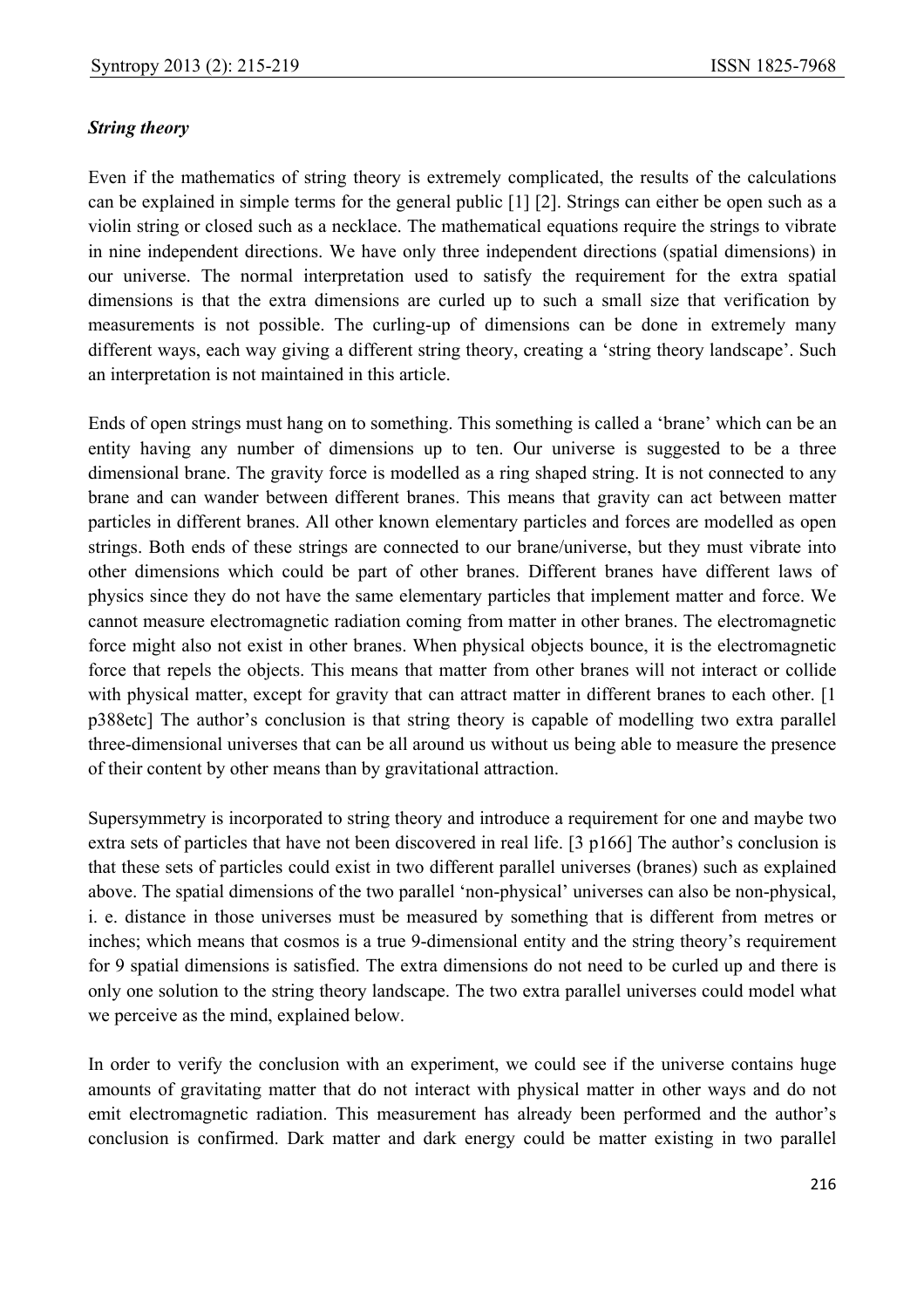universes that are labelled 'non-physical'. The existence of dark matter and dark energy can be seen as the first experimental confirmation of string theory.

The 11th dimension of string theory (M-theory) is in the popular scientific literature depicted as a spatial dimension, but it is really expected to be a 'coupling strength' [4][5]. If the mind is a part of the cosmos such as this article suggests, then we could say that cosmic dimensions define degrees of freedom for the attention. Attention can be directed to different spatial positions and it flows with time. An 11th dimension could be the speed of time since the speed of time can vary considerably in different states of mind. If the mind functions as a video recorder with a series of still images then the sampling time of the mind, the duration of each still image, could be a time-like dimension that gives the speed of time and also depicts how strongly the attention of the observer is connected to the cosmos. Short sampling time gives slow speed of time, strong coupling and a small scale view, while long sampling time gives fast speed of time, loose coupling and a large scale view. The coupling strength required by M-theory could be interpreted as 'speed of time'. This interpretation is not yet verified mathematically.

If the mind constitutes two branes that are different and separate from the physical universe where our body including the brain is placed, then there is a question of how the communication between the mind and the body takes place. Only closed strings can carry this information. The gravity force between two particles can become very strong when distance approaches zero. A physical particle and a non-physical particle can occupy the same space, so they can snap together, being held together by the gravity force. A mental force is then capable of exerting a force on a physical particle via the non-physical particle. This is a fairly primitive information transfer, but it can probably cause genes to switch on and off depending on mental state and induce emotions to the body (emotions are sensed as if they sit in the muscles). A fifth force modelled by a circular string is hypothesized. It should have some interaction with or resemblance with electromagnetic force so that information exchange between the brain and the mind can take place seamlessly both ways. The alleged aura associated to plants and animals could indicate such a force. This force must be very feeble such as gravity is much weaker than the other forces. Our instruments could just have missed its influence.

The description of the mind below makes the above interpretation of string theory a perfect match as a 'theory of everything'.

#### *A conception of the mind*

The mind is what we observe when we shut our eyes and perform introspection. Thoughts, images and emotions come and go. They are stored in the mind and we can direct our attention to different content. Neurologists know which parts of the brain are active when storing and retrieving memories but they never found any kind of imprint of the memory that can be retrieved. Some neurologists hope to find 'traces' in the brain made by the memories. Based on introspective work with Acem meditation [6] the author concluded that the mind must be a real entity independent and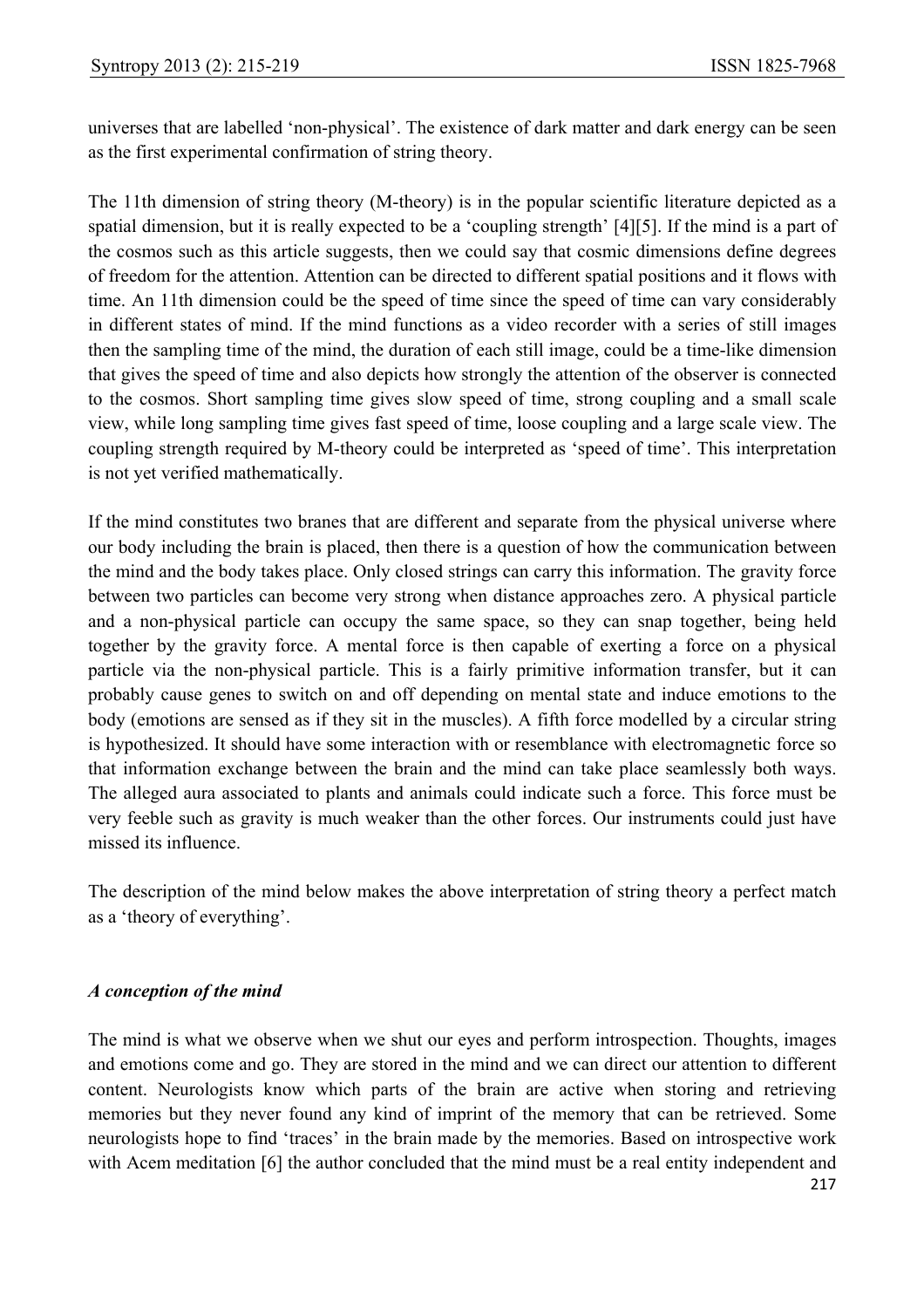separate from the brain and it must store all kinds of psychological content. We can relate to this content with different psychological capabilities such as directing our attention, suppressing content or allowing content into our awareness, holding on to content or letting content go from our attention.

Human minds are mostly individual, but content also seems to be accessible by other persons such as in telepathy. If you shut your eyes and direct your attention inwards, you are aware of a psychological universe and it is the same universe for all persons and animals. The outer physical universe contains trees, mountains, suns and galaxies; the psychological universe contains among other things psychological residues. Each residue is a container for emotions, memories, images, values, self-images and a world-view representing a certain situation or psychological complex. Some residues are strongly emotionally charged such as traumas and some are neutral such as plain memories. When our attention comes close to a residue, the charge will tend to hold our attention and the content will pour into our conscious awareness or unwittingly influence us in different ways. The distance in the psychological universe is measured by emotional distance. Emotionally connected residues are close to each other. The thoughts and emotions of our loved ones are also close to us in this universe.

A second inner universe could exist where the mind is very still and the sense of time is not present, or is at least different. You can come into contact with this in precious moments, such as when you are in front of a fireplace or hiking in the mountains. Thoughts in this universe are nonphenomenological; they can contain a 'fragrance' of all sorts of things without being specific. All possibilities are present at once. We could call this the intuitional universe. After grasping an intuitive thought, you can sometimes use days, weeks or months to shape it into a specific theory, piece of art, product or way of behaviour. We can say that an intuitive thought collapses into a specific incarnation in time and space. For another person at another time, the same thought could collapse into a very different incarnation, but it would express the same basic quality or insight when related to its time and place.

The personality is a structure of the mind that is part of this intuitional universe. Two persons with a 'good chemistry' feel close even if they are not physically close or emotionally close. Their personalities are close in the intuitional universe. Separation is measured as a kind of quality difference which is the measure of distance in the intuitional universe. Structures of the intuitional universe have a great resemblance with quantum mechanical waves. The intuitional universe could be seen as a quantum mechanical universe.

The speed of time has not been very interesting for scientists. For contemplative oriented persons in the eastern traditions, speed of time has always been a very essential feature that says something about the state of the mind. A state of mind where time passes very fast is called samadhi. It is often experienced that time passes faster in meditation than during normal wake state. Time passing slowly like in a slow motion film can be experienced during very strong concentration such as for soldiers during an assault. Some kinds of meditation facilitate a state of mind that is the opposite of